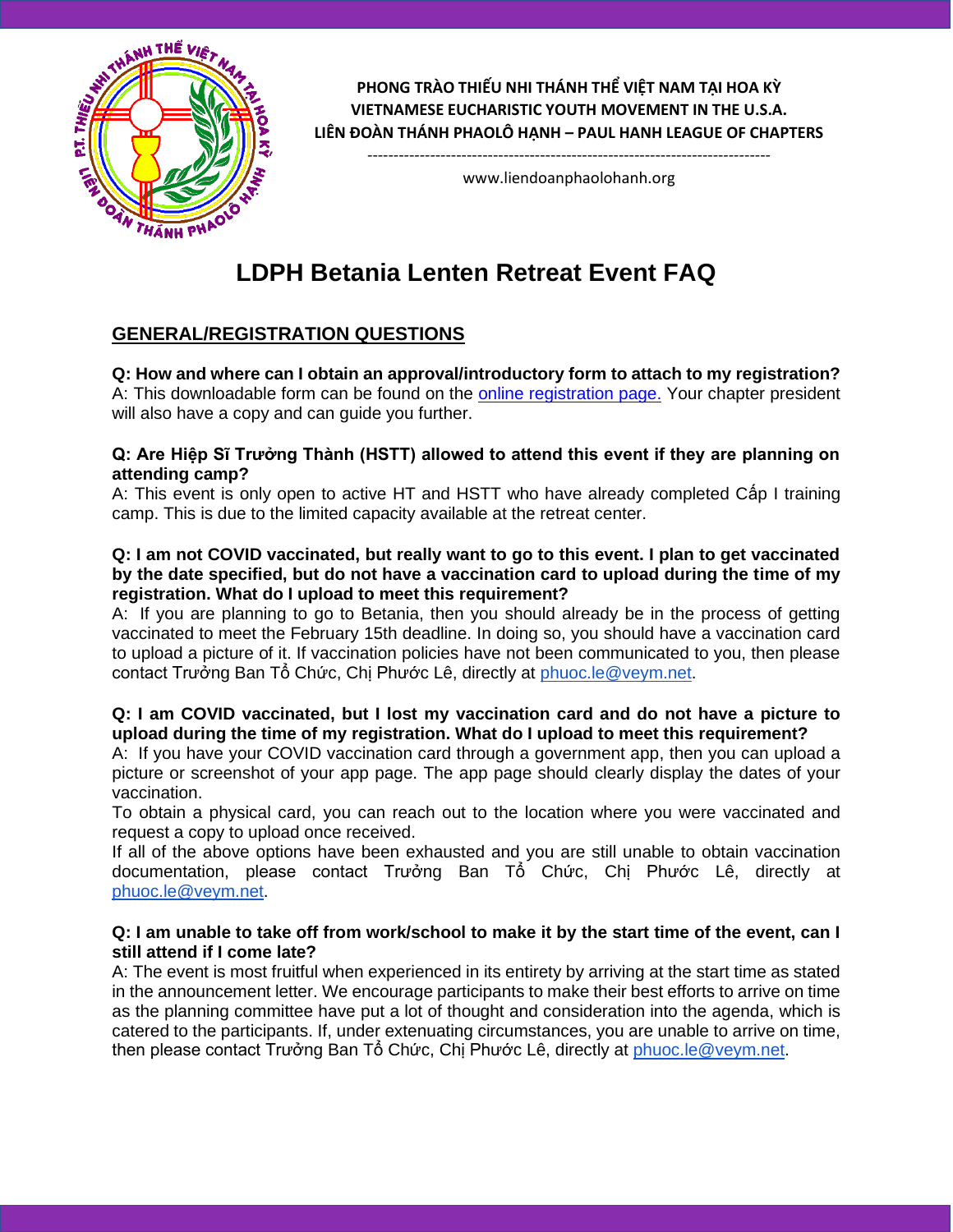

## **PHONG TRÀO THIẾU NHI THÁNH THỂ VIỆT NAM TẠI HOA KỲ VIETNAMESE EUCHARISTIC YOUTH MOVEMENT IN THE U.S.A. LIÊN ĐOÀN THÁNH PHAOLÔ HẠNH – PAUL HANH LEAGUE OF CHAPTERS**

---------------------------------------------------------------------------- www.liendoanphaolohanh.org

## **Q: I have food allergies/dietary restrictions, can I bring my own food?**

A: If you have food allergies please contact Trưởng Ban Tổ Chức, Chị Phước Lê directly at [phuoc.le@veym.net.](mailto:phuoc.le@veym.net) You may bring your own food so long as the food is properly packaged, labeled, and kept in the kitchen area. No food should be brought up to the common areas or into the sleeping quarters.

# **COVID RELATED QUESTIONS**

## **Q: What are the COVID related policies? Will we be wearing masks?**

A: In order to help keep each other safe we will be wearing masks indoors except during meal times, while sleeping, or while outdoors and where adequate social distancing is possible. For situations in which it may seem unclear if we should be masked, please default to the instructions of the Tổng Trực. Of course, you may wear a mask at all times if that is what makes you feel comfortable.

## **Q: What type of mask do I need to wear at the event?**

A: A surgical mask or mask of higher quality such as N95 or KN95 is preferred over a cloth mask although any mask with the following criteria will suffice:

- Have two or more layers of breathable fabric/material
- Completely covers your mouth and nose
- Fits snugly against the side of your face

Gaiters (neck buffs) and face shields will not be considered as proper masks for this event.

## **Q: Would I be able to still attend if I got exposed to COVID prior to the event?**

A: If you have had a direct exposure to COVID (per CDC that means, within six feet of the person, who tested positive, without wearing a mask), then you need to receive 2 consecutive negative-COVID PCR tests 2-3 days apart in order to attend. If you are unable to receive results in this timeframe or are exposed just 1-2 days before the event, then we ask that you stay home for the safety of all participants. Please refer to the refund policy for more information regarding your registration fees.

#### **Q: Would I be able to still attend if I tested positive within the past 90 days and am not showing symptoms?**

A: Per CDC guidelines, **IF YOU** were exposed to COVID-19 and are up-to-date with vaccination OR had confirmed COVID-19 within the past 90 days (you tested positive using a viral test), you do not have to quarantine, but do have to monitor your symptoms. If you do develop symptoms, within 10 days prior to the event start date, then we ask that you stay home for the safety of our participants.